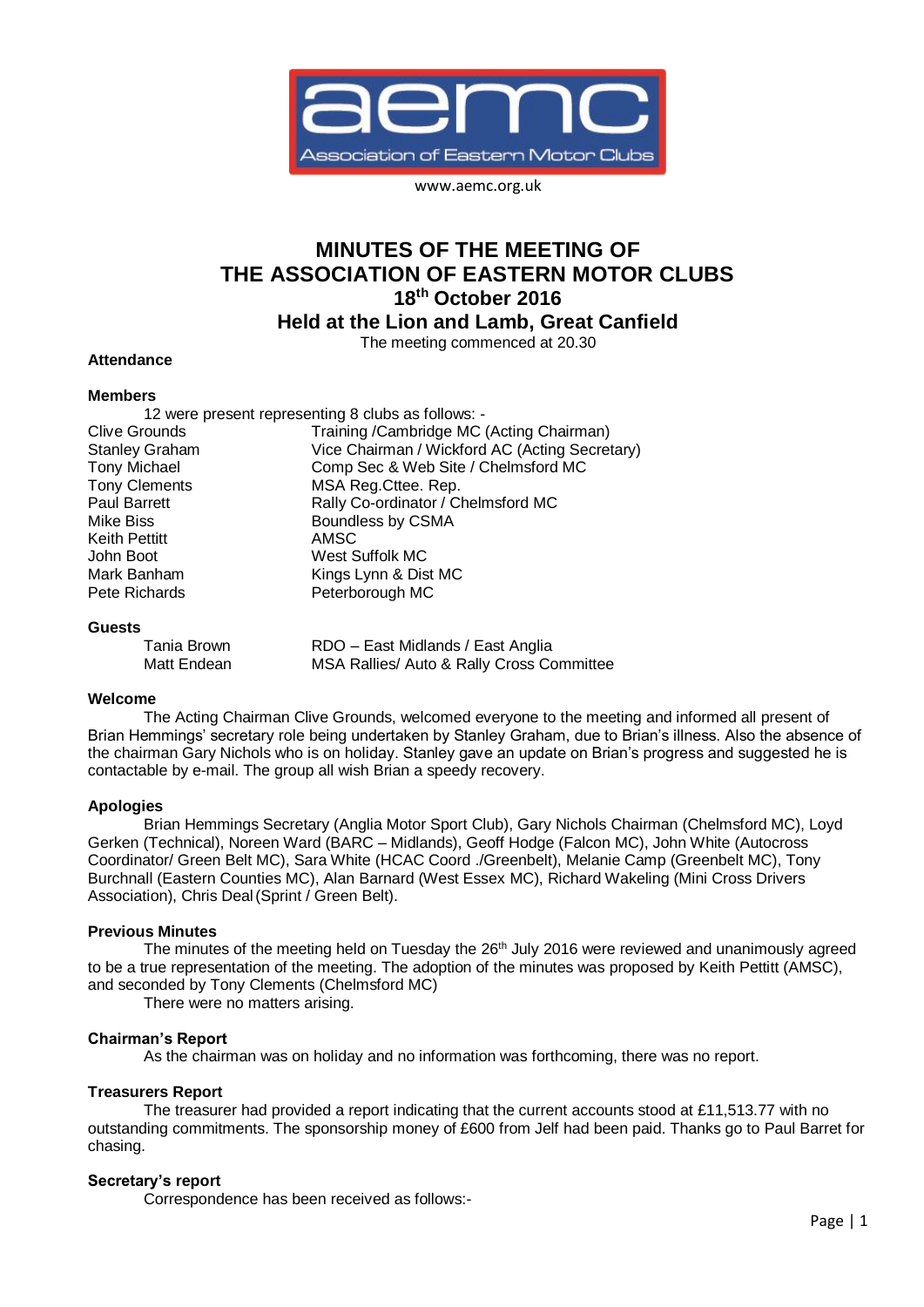Copies of minutes and notices from other associations. i.e. Northern Ireland, Scotland, Wales, South East, Central Southern and South West.

Monthly newsletters from Sevenoaks & DMC and ACU Eastern Centre.

There have been applications for membership as follows: - Border MC Disabled Racing Drivers Club

Both had paid and were accepted.

One club appears to have changed it's name to Boundless by CMSA!

## **Autocross Report**

No report. There appears to be little interest within the AEMC clubs and therefore AMEC will not run a championship next year.

## **Stage Rally Championship**

The event at Wethersfield on August Bank Holiday Monday went well. The new safety and spectator rules were introduced. All events will have to follow in 2017. There was a longer than intended gap during the summer. Rockingham and Brands left in the championship. Plans for 2017 will try and address this to create a more even schedule. There are 7-10 proposed events on the calendar at present.

ASEMC are happy to run jointly again.

## **Sprint Championship**

No report

## **MSA / Regional Committee**

The notes from the meeting had been circulated before this meeting and there were no queries raised.

Matt Endean provided an update from the Autocross and Rally committees identifying that the rally tracking system had been agreed and details will be available soon. (Anyone interested, let me know and I will get the details from Matt and pass them to all clubs. SG)

Auto-x is the biggest growth area in the South West and the North East, but not in the Anglia region!!

Rally-x is developing regulations for space-framed vehicles.

mentioning in particular the discussions ongoing around autocross and that there is a working group looking at ways of getting into rallying, which he is leading.

Matt clarified the rules for Safety Cars on rallies. He stated that they are required on Single Venues. As of 1<sup>st</sup> January 2017, one of the crew needs to have been on the Safety Car Course. Also, the Safety Car has to be deployed if there has been a change in the route.

Auto-solo etc rules have been re-written. There was then a discussion. Pete Richards suggested that the new rules contained contradictions over passengers etc. Mike Biss pointed out that the new rules gave the organisers the opportunity to allow passengers if they wanted to, but must identify them in the SRs for the event.

## **RDO (Go Motor sport)**

Tina Brown introduced herself as the RDO for the northern part of our area and representing Go Motorsport. She reminded the meeting about the Volunteer of the Year Award and the Club of the Year Award. She pointed out that no club is "Too Small" for these awards and all clubs should put forward candidates.

She was keen to show our training day was working and that WSMC had been successful in linking colleges to draw in new members running taster events.

There are marshalling incentives which will be presented by Suze.

## **Training**

Clive confirmed the numbers for the Training Day were good. It is a pity that there are few youngsters. Clive is still hopeful to arrange a Safety Car Training session as one of the modules.

## **Communications**

No report.

## **Promotional Event 2016**